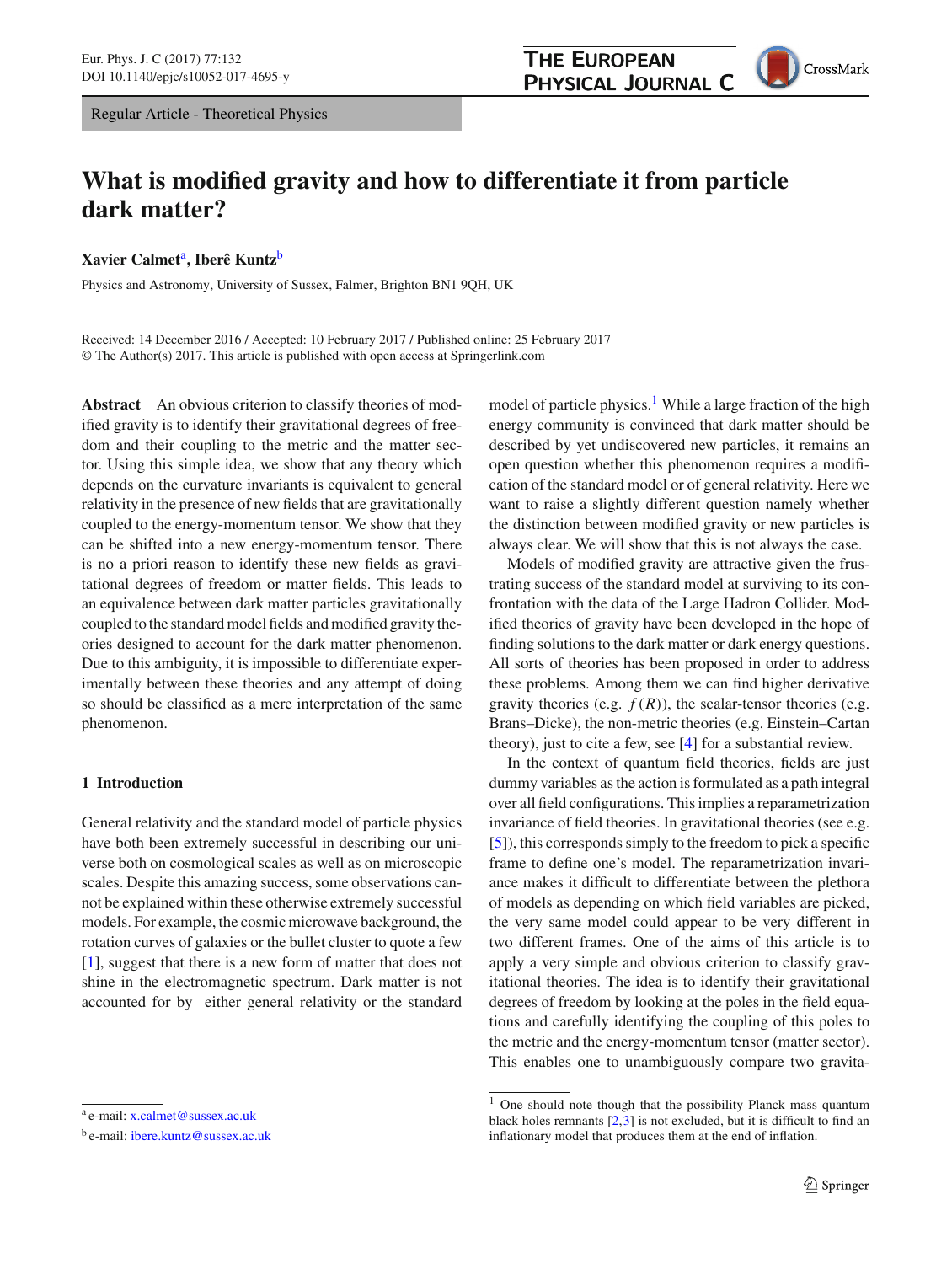tional models. Some work in this direction was done in the past [\[6](#page-5-5)], but the focus was given to the different action principles, namely the metric, metric-affine and affine formalisms. Here we present a broader approach which can be applied to any kind of theory independently of its action principle.

In this paper, we aim to propose a general framework where gravitational theories can be compared to each other so that we are able to classify them into different classes of physically equivalent theories. The classification method will be presented in Sect. [2](#page-1-0) together with some examples. In Sect. [3](#page-4-0) we apply these ideas to the dark matter problem and show that the distinction between modified gravity or dark matter as a new particle is not always so clear. In particular, we show that any theory which depends on the curvature invariants is equivalent to general relativity in the presence of new fields that are gravitationally coupled to the energymomentum tensor. We show that they can be shifted into a new energy-momentum tensor. Modified dark matter is thus equivalent to new degrees of freedom (i.e. particles) that are coupled gravitationally to regular matter. We then make the conclusions in Sect. [4.](#page-4-1)

#### <span id="page-1-0"></span>**2 Classification of extended theories of gravity**

Fields in a quantum field theory are dummy variables. The same applies to the metric in a gravitational theory. Therefore two apparently very different gravitational theories can actually turn out to be mathematically equivalent when expressed in the correct variables. A famous example is the  $f(R)$  theory:

$$
S = \int d^4x \sqrt{-g} \left( \frac{1}{16\pi G} f(R) + \mathcal{L}_M \right) \tag{1}
$$

where  $f(R)$  is a polynomial of the Ricci scalar. When mapping the theory from the Jordan to the Einstein frame it becomes obvious that  $f(R)$  is equivalent to usual general relativity with a scalar field that is gravitationally coupled to matter. Indeed, it is well known that after a Legendre transformation followed by a conformal rescaling  $\tilde{g}_{\mu\nu} = f'(R)g_{\mu\nu}$ ,  $f(R)$  theory can be put in the form [\[7\]](#page-5-6)

<span id="page-1-1"></span>
$$
S = \int d^4x \sqrt{-\tilde{g}} \left( \frac{1}{16\pi G} \tilde{R} - \frac{1}{2} \tilde{g}^{\mu\nu} \partial_\mu \phi \partial_\nu \phi - V(\phi) \right) + \int d^4x \sqrt{-\tilde{g}} F^{-2}(\phi) \mathcal{L}_M(F^{-1}(\phi) \tilde{g}_{\mu\nu}, \psi_M),
$$
 (2)

where

$$
\phi \equiv \sqrt{\frac{3}{16\pi G} \log F},\tag{3}
$$

$$
F(\phi) \equiv f'(R(\phi)).\tag{4}
$$

Hence all the matter fields acquires a universal coupling to a new scalar field  $\phi$  through the factor  $F^{-1}(\phi)$ . Gauge bosons are exceptions since their Lagrangians are invariant under the metric rescaling. This simple example demonstrates that, despite the apparent simplicity of  $f(R)$  which naively seems to only depends on the metric  $g_{\mu\nu}$ , the theory also contains an extra scalar degree of freedom.

This well known example can be generalized to any gravitational theory. A general gravitational theory, assuming that it is a metric theory, will have at least one metric tensor (if it is to have general relativity in some limit) and fields of different spins. We will assume that this theory can be described by an action  $S = S[\phi_{\alpha_1}^1, \ldots, \phi_{\alpha_n}^n]$ , where  $\phi_{\alpha_i}^i$  are the fields and  $\alpha_i$  represents generically the number of indices, i.e. the type of the field (e.g. scalar, tensor, etc). The coupling of the gravitational degrees of freedom to matter  $\mathcal{L}_M$  needs to be specified. An algorithm to classify gravitational theories, in the sense of comparing two gravitational theories, can be designed as follows.

- 1. The first step then is to find all of the gravitational degrees of freedom of each theory.
- 2. Verify how these degrees of freedom couple to the metric tensor, to the matter degrees of freedom as well as to themselves.

The first step might sound obvious if what we have in mind are theories with a canonical Lagrangian. However, this is not the case for gravitational theories where degrees of freedom are hidden in terms in the action with higher number of derivatives (higher than two) acting on the metric as we have seen in the previous example. The identification of the degrees of freedom can be done as usual by linearizing the equations of motion around a fixed background  $g_{\mu\nu}$  =  $g_{\mu\nu}^{(0)} + h_{\mu\nu}$ , identifying the full propagator  $\mathcal{P}_{\alpha\beta\mu\nu}$ :

$$
\mathcal{D}_{\alpha\beta\mu\nu}h^{\mu\nu} = T_{\alpha\beta} \implies \mathcal{P}_{\alpha\beta\mu\nu} = \mathcal{D}_{\alpha\beta\mu\nu}^{-1}.\tag{5}
$$

The position of the poles will reveal the different degrees of freedom hidden in a potential clumsy choice of variables. These degrees of freedom can be made explicit in the action, in some cases after the kinetic terms have been canonically normalized.

Having identified the degrees of freedom of the theories, we are left with the task of classifying their dynamics. For this purpose, there are two different approaches: one can either apply suitable transformations on the fields on the level of the Lagrangian in order to try to map one theory to another or one can proceed by calculating straightforwardly the equations of motion of each of them and then checking if they match in the end. It has to be stressed that both approaches lead to the same outcome and therefore we can conveniently choose how to proceed accordingly to the theory in hand.

In our previous example, we have shown that Eq. [\(2\)](#page-1-1) implies that  $f(R)$  theories can be described by a scalar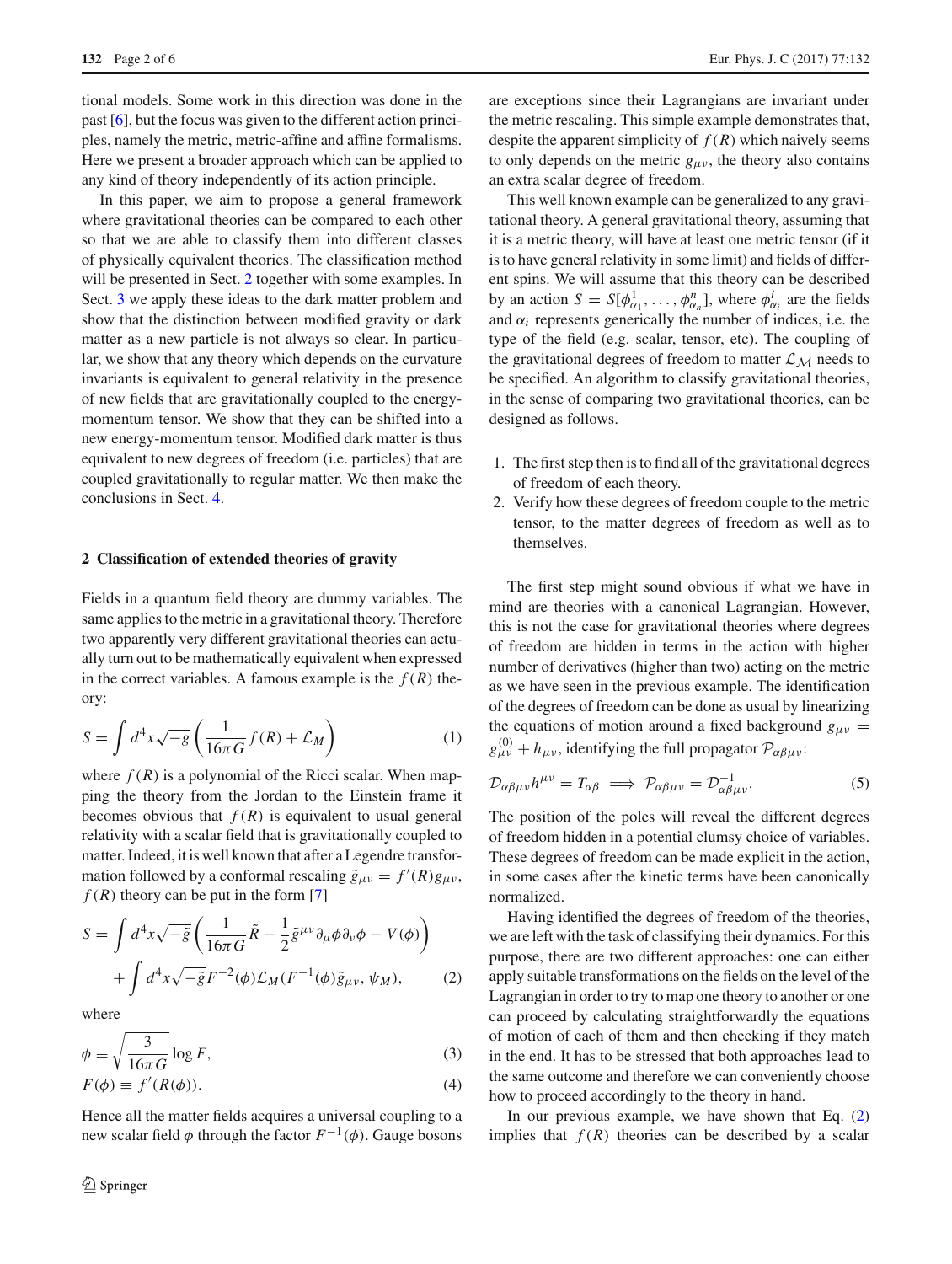field minimally coupled to general relativity. This means that  $f(R)$  is formally equivalent to general relativity in the presence of a scalar field. Indeed, both theories have same degrees of freedom and their actions can be mapped into each other by field redefinitions. As can be seen from [\(2\)](#page-1-1), it is just a matter of choice whether the new scalar field  $\phi$  belongs to the gravity sector or to the matter sector.

The same reasoning can be used for more general theories where it is also possible to identify new degrees of freedom besides the metric and the scalar of Eq. [\(2\)](#page-1-1). In fact, an additional massive spin-2 is present in the generic theory  $f(R, R_{\mu\nu}R^{\mu\nu}, R_{\mu\nu\rho\sigma}R^{\mu\nu\rho\sigma})$  [\[8](#page-5-7)[–10\]](#page-5-8). As this is an important example for our considerations, we will now reproduce this well known fact using the results of  $[11]$  $[11]$ . Consider the theory

<span id="page-2-2"></span>
$$
S = \frac{1}{2\kappa^2} \int d^4 x \sqrt{-g} \left( R + \alpha R^2 + \beta R_{\mu\nu} R^{\mu\nu} + \gamma R_{\lambda\mu\nu\rho} R^{\lambda\mu\nu\rho} + \mathcal{L}_M(g_{\mu\nu}, \phi_\alpha) \right),
$$
  
= 
$$
\frac{1}{2\kappa^2} \int d^4 x \sqrt{-g} \left[ R + \frac{1}{6m_0^2} R^2 - \frac{1}{2m_2^2} C^2 + \mathcal{L}_M(g_{\mu\nu}, \phi_\alpha) \right],
$$
 (6)

where  $C_{\mu\nu\rho\sigma}$  is the Weyl tensor,  $m_0^{-2} = 6\alpha + 2\beta + 2\gamma$ and  $m_2^{-2} = -\beta - 4\gamma$ . The matter sector is represented by  $\mathcal{L}_M(g_{\mu\nu}, \phi_\alpha)$ , where  $\phi_\alpha$  denotes a set of arbitrary fields of any spin, but for the sake of the argument we will ignore the matter lagrangian for a while. Now we introduce a auxiliary scalar field λ:

$$
S = \frac{1}{2\kappa^2} \int d^4 x \sqrt{-g} \left[ R + \frac{1}{6m_0^2} R^2 - \frac{1}{6m_0^2} (R - 3m_0^2 \lambda)^2 - \frac{1}{2m_2^2} C^2 \right]
$$
  
=  $\frac{1}{2\kappa^2} \int d^4 x \sqrt{-g} \left[ (1 + \lambda) R - \frac{3}{2} m_0^2 \lambda^2 - \frac{1}{2m_2^2} C^2 \right]$   
=  $\frac{1}{2\kappa^2} \int d^4 x \sqrt{-g} \left[ e^{\chi} R - \frac{3}{2} m_0^2 (e^{\chi} - 1)^2 - \frac{1}{2m_2^2} C^2 \right].$  (7)

In the last line, we made the redefinition  $\chi = \log(1 + \lambda)$ . The equation of motion for  $\lambda$  is algebraic and given by  $R = 3m^2\lambda$ . Substituting this back into the action gives the original theory back. Therefore, both theories are equivalent. Now we can perform a conformal transformation  $\tilde{g}_{\mu\nu} = e^{\chi} g_{\mu\nu}$ 

$$
S = \frac{1}{2\kappa^2} \int d^4 x \sqrt{-\tilde{g}} \left[ \tilde{R} - \frac{3}{2} \left( \tilde{\nabla} \chi \right)^2 - \frac{3}{2} m_0^2 \left( 1 - e^{-\chi} \right)^2 - \frac{1}{2m_2^2} \tilde{C}^2 \right],
$$
 (8)

where we have used the fact that  $C^2$  is invariant under conformal transformations. Now we can rewrite the above action as

$$
S = \frac{1}{2\kappa^2} \int d^4 x \sqrt{-\tilde{g}} \left[ \tilde{R} - \frac{3}{2} \left( \tilde{\nabla} \chi \right)^2 - \frac{3}{2} m_0^2 \left( 1 - e^{-\chi} \right)^2 - \frac{1}{2m_2^2} \left( \tilde{R}_{\lambda \mu \nu \rho} \tilde{R}^{\lambda \mu \nu \rho} - 2 \tilde{R}_{\mu \nu} \tilde{R}^{\mu \nu} + \frac{1}{3} \tilde{R}^2 \right) \right]
$$
  

$$
= \frac{1}{2\kappa^2} \int d^4 x \sqrt{-\tilde{g}} \left[ \tilde{R} - \frac{3}{2} \left( \tilde{\nabla} \chi \right)^2 - \frac{3}{2} m_0^2 \left( 1 - e^{-\chi} \right)^2 - \frac{1}{m_2^2} \left( \tilde{R}_{\mu \nu} \tilde{R}^{\mu \nu} - \frac{1}{3} \tilde{R}^2 \right) - \frac{1}{2m_2^2} \left( \tilde{R}_{\lambda \mu \nu \rho} \tilde{R}^{\lambda \mu \nu \rho} - 4 \tilde{R}_{\mu \nu} \tilde{R}^{\mu \nu} + \tilde{R}^2 \right) \right].
$$
 (9)

Due to the Gauss–Bonnet theorem, the last term of the last line vanishes and we end up with

<span id="page-2-1"></span>
$$
S = \frac{1}{2\kappa^2} \int d^4 x \sqrt{-\tilde{g}} \left[ \tilde{R} - \frac{3}{2} \left( \tilde{\nabla} \chi \right)^2 - \frac{3}{2} m_0^2 \left( 1 - e^{-\chi} \right)^2 - \frac{1}{m_2^2} \left( \tilde{R}_{\mu\nu} \tilde{R}^{\mu\nu} - \frac{1}{3} \tilde{R}^2 \right) \right].
$$
 (10)

We then add a auxiliary symmetric tensor field  $\tilde{\pi}_{\mu\nu}$ :

<span id="page-2-0"></span>
$$
S = \frac{1}{2\kappa^2} \int d^4x \sqrt{-\tilde{g}} \left[ \tilde{R} - \frac{3}{2} \left( \tilde{\nabla} \chi \right)^2 - \frac{3}{2} m_0^2 \left( 1 - e^{-\chi} \right)^2 - \tilde{G}_{\mu\nu} \tilde{\pi}^{\mu\nu} + \frac{1}{4} m_2^2 \left( \tilde{\pi}_{\mu\nu} \tilde{\pi}^{\mu\nu} - \tilde{\pi}^2 \right) \right].
$$
 (11)

where  $\tilde{\pi} = \tilde{\pi}_{\mu\nu} \tilde{G}^{\mu\nu}$  and  $\tilde{G}_{\mu\nu}$  is the Einstein tensor in the Einstein frame. The  $\tilde{\pi}_{\mu\nu}$  equation of motion is

$$
\tilde{G}_{\mu\nu} = \frac{1}{2}m_2^2 \left(\tilde{\pi}_{\mu\nu} - \tilde{g}_{\mu\nu}\tilde{\pi}\right),\tag{12}
$$

which can be written in the form

$$
\tilde{\pi}_{\mu\nu} = 2m_2^{-2} \left( \tilde{R}_{\mu\nu} - \frac{1}{6} \tilde{g}_{\mu\nu} \tilde{R} \right). \tag{13}
$$

Substituting this equation of motion back into the action [\(11\)](#page-2-0) leads to the action [\(10\)](#page-2-1), thus they are equivalent. Therefore, we have proven the equivalence between the actions [\(6\)](#page-2-2) and  $(11)$ . From action  $(11)$ , we can see that our original theory is equivalent to general relativity in the presence of a canonical scalar field and a non-canonical symmetric rank-2 tensor field. It is tempting to say that  $\tilde{\pi}_{\mu\nu}$  is a spin-2 field, but this is not obvious at this stage. So far,  $\tilde{\pi}_{\mu\nu}$  describes 10 degrees of freedom, while a massive spin-2 describes only 5. In the simplest case of a free spin-2 field  $\phi_{\mu\nu}$  on a flat spacetime, such field is described by the Pauli–Fierz action. The divergence and the trace of its equation of motion imply the conditions:

$$
\partial^{\mu} \phi_{\mu\nu} = 0, \quad \phi = 0,
$$
 (14)

which constrains the number of degrees of freedom to 5. For a general spin-2 field though, the above conditions are no longer satisfied, but we can still find generalized conditions in order to reduce the number of degrees of freedom to 5.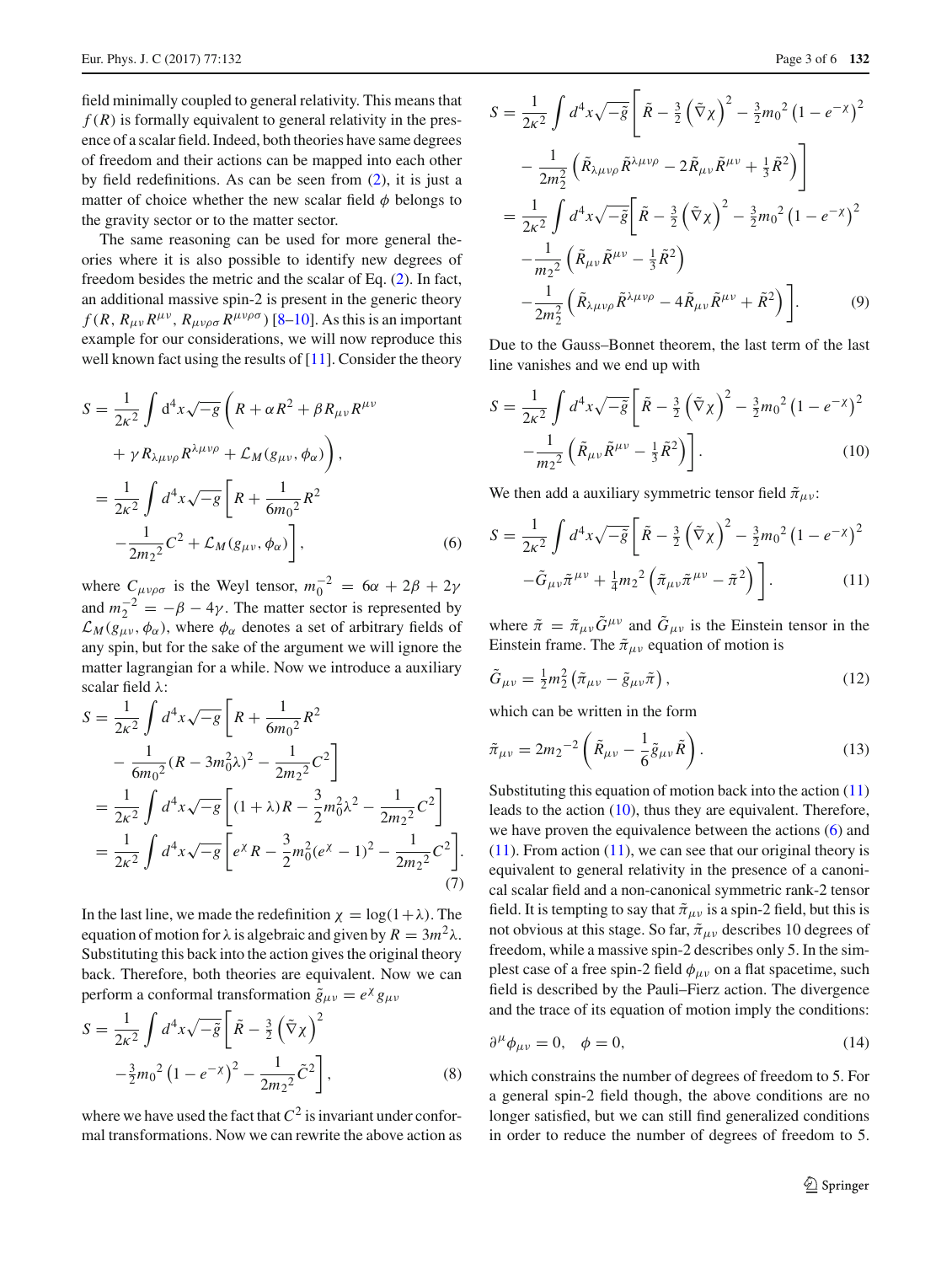From the trace of the  $\tilde{g}_{\mu\nu}$  equation of motion and from the divergence of the  $\tilde{\pi}_{\mu\nu}$  equation of motion we find:

$$
\tilde{\nabla}^{\mu} \left( \tilde{\pi}_{\mu \nu} - g_{\mu \nu} \tilde{\pi} \right) = 0, \tag{15}
$$

$$
\tilde{\pi} - m_2^{-2} \left[ \left( \tilde{\nabla} \chi \right)^2 + 2m_0^2 \left( 1 - e^{-\chi} \right)^2 \right] = 0. \tag{16}
$$

The above conditions give 5 constraints, thus reduces the number of degrees of freedom described by  $\tilde{\pi}_{\mu\nu}$  to 5. Now  $\tilde{\pi}_{\mu\nu}$  is a pure spin-2 field. Furthermore, if we linearize our theory, the above conditions give Pauli–Fierz conditions back and, therefore,  $\tilde{\pi}_{\mu\nu}$  would produce a canonical spin-2 field. Thus, we managed to find a spin-2 field, even though it does not appear canonically in the Lagrangian.

To canonically normalize the field  $\tilde{\pi}_{\mu\nu}$ , we need to perform another transformation on the metric. We start by writing the Lagrangian  $(11)$  in the form

$$
S = \frac{1}{2\kappa^2} \int d^4x \sqrt{-\tilde{g}} \left\{ \left[ \left( 1 + \frac{1}{2}\tilde{\pi} \right) \tilde{g}^{\mu\nu} - \tilde{\pi}^{\mu\nu} \right] \tilde{R}_{\mu\nu} \right.\left. + \frac{1}{4} m_2^2 \left( \tilde{\pi}_{\mu\nu} \tilde{\pi}^{\mu\nu} - \tilde{\pi}^2 \right) \right.\left. - \frac{3}{2} \left( \tilde{\nabla} \chi \right)^2 - \frac{3}{2} m_0^2 \left( 1 - e^{-\chi} \right)^2 \right] \right\}. \tag{17}
$$

To get a canonical Einstein-Hilbert term, we need to redefine the metric as

$$
\sqrt{-\tilde{g}}\,\tilde{g}^{\mu\nu} = \sqrt{-\tilde{g}}\left[\left(1 + \frac{1}{2}\tilde{\pi}\right)\tilde{g}^{\mu\nu} - \tilde{\pi}^{\mu\nu}\right],\tag{18}
$$

which leads to the transformations

<span id="page-3-0"></span>
$$
\bar{g}^{\mu\nu} = (\det A)^{-1/2} \tilde{g}^{\mu\lambda} A_{\lambda}^{\nu}
$$
 (19)

$$
A_{\lambda}^{\nu} = (1 + \frac{1}{2}\phi)\delta_{\lambda}^{\nu} - \phi_{\lambda}^{\nu}.
$$
 (20)

We have introduced the new notation  $\phi_{\mu}^{\nu} = \tilde{\pi}_{\mu}^{\nu}$  to emphasize that the indices of  $\phi_{\mu\nu}$  are raised and lowered using  $\bar{g}_{\mu\nu}$ , while the indices of  $\tilde{\pi}_{\mu\nu}$  were raised and lowered using  $\tilde{g}_{\mu\nu}$ . Therefore, in the new variables the Lagrangian reads

$$
S = \frac{1}{2\kappa^2} \int d^4x \sqrt{-\bar{g}} \left[ \bar{R} - \frac{3}{2} \left( A^{-1} (\phi_{\sigma \tau}) \right)_{\mu}^{\nu} \bar{\nabla}^{\mu} \chi \bar{\nabla}_{\nu} \chi - \frac{3}{2} \left( \det A (\phi_{\sigma \tau}) \right)^{-1/2} \left( 1 - e^{-\chi} \right)^2 - \bar{g}^{\mu \nu} \left( C^{\lambda}{}_{\mu \rho} (\phi_{\sigma \tau}) C^{\rho}{}_{\nu \lambda} (\phi_{\sigma \tau}) - C^{\lambda}{}_{\mu \nu} (\phi_{\sigma \tau}) C^{\rho}{}_{\rho \lambda} (\phi_{\sigma \tau}) \right) + \frac{1}{4} m_2{}^2 \left( \det A (\phi_{\sigma \tau}) \right)^{-1/2} \left( \phi_{\mu \nu} \phi^{\mu \nu} - \phi^2 \right) \bigg], \tag{21}
$$

where

$$
C^{\lambda}{}_{\mu\nu} = \frac{1}{2} (\tilde{g}^{-1})^{\lambda\rho} (\bar{\nabla}_{\mu} \tilde{g}_{\nu\rho} + \bar{\nabla}_{\nu} \tilde{g}_{\mu\rho} - \bar{\nabla}_{\rho} \tilde{g}_{\mu\nu}).
$$
 (22)

Due to the transformation [\(19\)](#page-3-0), the metric  $\tilde{g} = \tilde{g}(\phi_{\mu\nu})$  now depends on the spin-2 field. Thus the spin-2 kinetic term appears explicitly in the action through  $C^{\lambda}{}_{\mu\nu}$ .

In the presence of external matter the argument goes in the same way, except that after performing the transformations the matter Lagrangian becomes  $\mathcal{L}_M(e^{-\chi}\tilde{g}_{\mu\nu}(\phi_{\sigma\tau}), \phi_\alpha)$  and the action reads

$$
S = \frac{1}{2\kappa^2} \int d^4x \sqrt{-\bar{g}} \left[ \bar{R} - \frac{3}{2} \left( A^{-1} (\phi_{\sigma \tau}) \right)_{\mu}^{\nu} \bar{\nabla}^{\mu} \chi \bar{\nabla}_{\nu} \chi -\frac{3}{2} \left( \det A (\phi_{\sigma \tau}) \right)^{-1/2} \left( 1 - e^{-\chi} \right)^2 -\bar{g}^{\mu \nu} \left( C^{\lambda}{}_{\mu \rho} (\phi_{\sigma \tau}) C^{\rho}{}_{\nu \lambda} (\phi_{\sigma \tau}) - C^{\lambda}{}_{\mu \nu} (\phi_{\sigma \tau}) C^{\rho}{}_{\rho \lambda} (\phi_{\sigma \tau}) \right) +\frac{1}{4} m_2^2 \left( \det A (\phi_{\sigma \tau}) \right)^{-1/2} \left( \phi_{\mu \nu} \phi^{\mu \nu} - \phi^2 \right) +\bar{\mathcal{L}}_M (e^{-\chi} \tilde{g}_{\mu \nu} (\phi_{\sigma \tau}), \phi_\alpha) \right].
$$
 (23)

where

$$
\bar{\mathcal{L}}_M = e^{-2\chi} (\det A(\phi_{\mu\nu}))^{-1/2} \mathcal{L}_M.
$$
 (24)

We see that, in general, external matter couples minimally to the usual graviton through the Jacobian  $\sqrt{-\bar{g}}$  and nonminimally to the fields  $\chi$  and  $\phi_{\mu\nu}$ .

In the following, we will calculate explicitly the coupling between external matter and the additional degrees of freedom  $χ$  and  $φ_{μν}$ . Consider a matter Lagrangian being composed of a scalar, a vector and a spinor field:

$$
\mathcal{L}_M = \mathcal{L}_0 + \mathcal{L}_1 + \mathcal{L}_{1/2},\tag{25}
$$

where

$$
\mathcal{L}_0 = \frac{1}{2} \nabla_{\mu} \sigma \nabla^{\mu} \sigma \tag{26}
$$

$$
\mathcal{L}_1 = -\frac{1}{4} F_{\mu\nu} F^{\mu\nu} \tag{27}
$$

$$
\mathcal{L}_{1/2} = i\bar{\psi}\,\partial\!\!\!/ \psi. \tag{28}
$$

After transforming the metric to  $\bar{g}_{\mu\nu}$  (i.e.,  $g_{\mu\nu} \rightarrow \tilde{g}_{\mu\nu}$ )  $\bar{g}_{\mu\nu}$ ), we get

$$
\bar{\mathcal{L}}_0 = \frac{1}{2} e^{-\chi} (A^{-1})_\alpha{}^\nu \bar{g}^{\alpha \mu} \nabla_\mu \sigma \nabla_\nu \sigma,
$$
\n(29)  
\n
$$
\bar{\mathcal{L}}_1 = -\frac{1}{4} (\det A)^{1/2} (A^{-1})_\rho{}^\mu (A^{-1})_\lambda{}^\nu \bar{g}^{\rho \alpha} \bar{g}^{\lambda \beta} F_{\mu \nu} F_{\alpha \beta},
$$

$$
(30)
$$

$$
\bar{\mathcal{L}}_{1/2} = e^{-\chi} (A^{-1})_{\alpha}{}^{\nu} i \bar{\psi} \bar{g}^{\alpha \mu} \gamma_{\mu} \partial_{\nu} \psi, \tag{31}
$$

and  $\mathcal{L}_M = \mathcal{L}_0 + \mathcal{L}_1 + \mathcal{L}_{1/2}$ . One can also consider interaction terms, namely the Yukawa interaction and the gauge interactions for spinor-vector fields and scalar-vector fields and study how the are affected by the metric redefinition:

$$
\mathcal{L}_{\text{Yukawa}} = -g\bar{\psi}\phi\psi,\tag{32}
$$

$$
\mathcal{L}_0 = \frac{1}{2} (D_\mu \sigma)^\dagger (D^\mu \sigma) = \frac{1}{2} \nabla_\mu \sigma \nabla^\mu \sigma + e^2 A_\mu A^\mu \sigma^2, \quad (33)
$$

$$
\mathcal{L}_{1/2} = i \bar{\psi} \, \mathcal{D}\psi = i \bar{\psi} \gamma^{\mu} \nabla_{\mu} \psi - e A_{\mu} \bar{\psi} \gamma^{\mu} \psi, \tag{34}
$$

where  $D_{\mu} = \nabla_{\mu} + ieA_{\mu}$ . After transforming the metric to  $\bar{g}_{\mu\nu}$  (i.e.,  $g_{\mu\nu} \rightarrow \tilde{g}_{\mu\nu} \rightarrow \bar{g}_{\mu\nu}$ ), one finds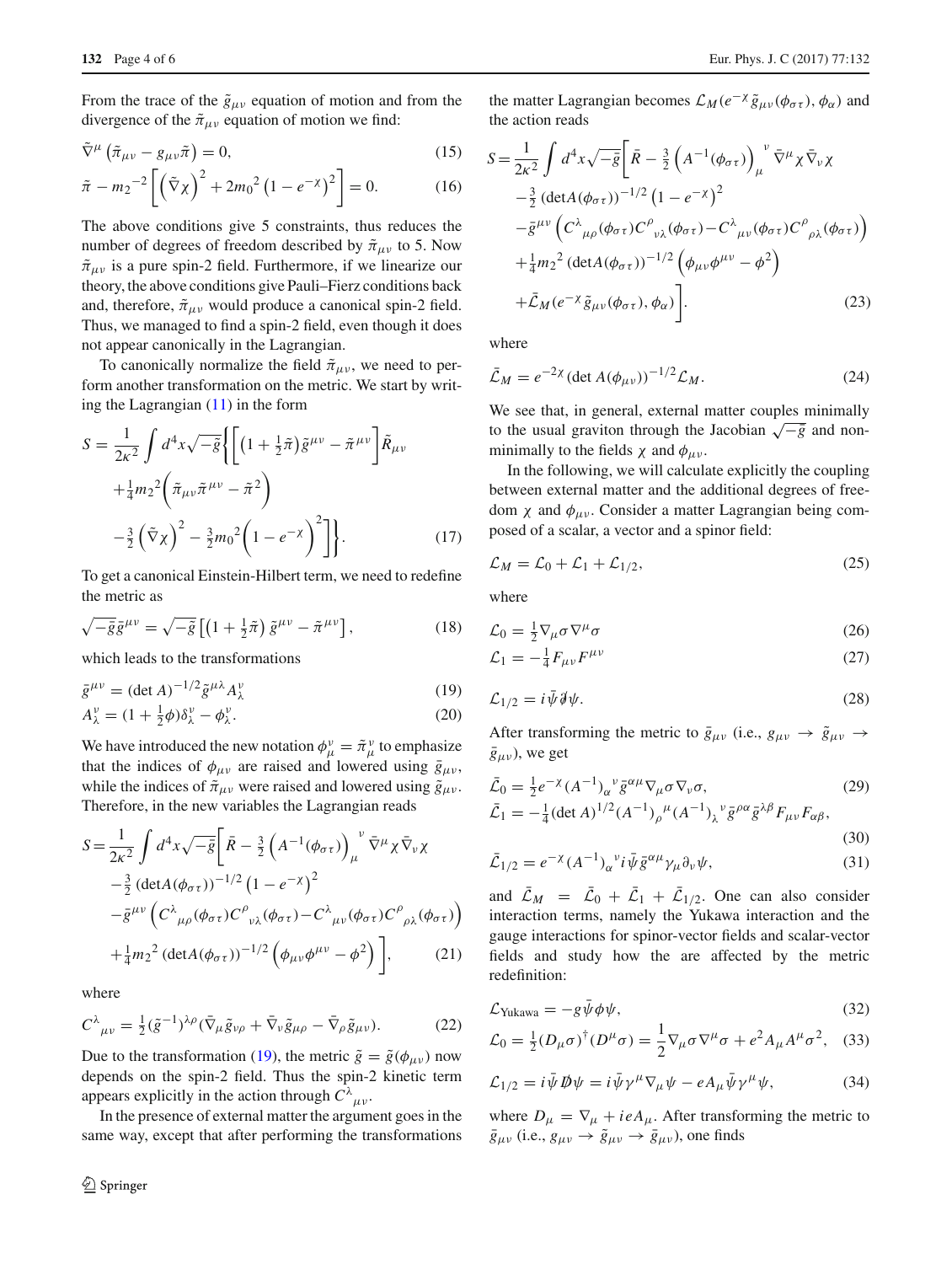$$
\bar{\mathcal{L}}_{\text{Yukawa}} = -e^{-2\chi} (\det A)^{-1/2} g \bar{\psi} \phi \psi, \qquad (35)
$$

$$
\bar{\mathcal{L}}_0 = \frac{1}{2} e^{-\chi} (A^{-1})_\alpha{}^\nu \bar{g}^{\alpha \mu} (\nabla_\mu \sigma \nabla_\nu \sigma + e^2 A_\mu A_\nu \sigma^2), \qquad (36)
$$

$$
\bar{\mathcal{L}}_{1/2} = e^{-\chi} (A^{-1})_{\alpha}{}^{\nu} \bar{g}^{\alpha \mu} (i \bar{\psi} \gamma_{\mu} \partial_{\nu} \psi - e A_{\mu} \bar{\psi} \gamma_{\nu} \psi), \qquad (37)
$$

and  $\mathcal{L}_M = \mathcal{L}_0 + \mathcal{L}_1 + \mathcal{L}_{1/2} + \mathcal{L}_{\text{Yukawa}}$ . We note that the massive spin-2 field couples to all matter fields of spin 0, 1/2 and 2 because of the matrix *A*. On the other hand, the scalar field  $\chi$  does not couple to spinors. The masses of the spin 0 and massive spin 2 gravitational fields can be tuned by adjusting the coefficients of the action, on the other hand their interactions with matter fields, while not always universal, is fixed by the gravitational coupling constant. As usual, the massless graviton couples universally and gravitationally to matter fields.

## <span id="page-4-0"></span>**3 Application to dark matter**

As already emphasized, astrophysical and cosmological evidence for dark matter is overwhelming. Several explanations have been proposed to explain the dark matter phenomenon. These models are usually classified into two categories: modifications of Einstein's general relativity or modifications of the standard model in the form of new particles. The aim of this section is to point out that these two categories are not so different after all. In fact, every modified gravity model has new degrees of freedom besides the usual massless graviton.

The first attempt to explain galaxy rotation curves by a modification of Newtonian dynamics is due to Milgrom [\[12](#page-5-10)]. While Milgrom's original proposal was non-relativistic and very phenomenological, more refined theories have been proposed later on, including Bekenstein's TeVeS theory [\[13](#page-5-11)], Moffat's modified gravity (MOG) [\[14\]](#page-5-12) and Mannheim's conformal gravity [\[15\]](#page-5-13), which are relativistic. While these theories seem to be able to explain the rotation curves of the galaxies (see e.g. [\[16\]](#page-5-14) for a recent MOND review where the observational successes are discussed in details), it is more difficult to imagine how they would explain the bullet cluster observations or the agreement of the CMB observation with the standard cosmological model  $\Lambda CMB$  which posits the existence of cold dark matter. We shall not dwell on the question of the viability of modified gravity as we may simply not yet have found the correct model. However, we merely point out that if such a theory exists, it will not be necessarily very different from a model involving particles as dark matter.

Indeed, whatever this realistic theory might be, it can be parameterized by a function  $f(R, R_{\mu\nu}, R_{\mu\nu\rho\sigma}, \phi_\alpha)$  modeled using effective theory techniques. Here *R* is the Ricci scalar,  $R_{\mu\nu}$  is the Ricci tensor and  $\phi_\alpha$  denotes collectively any type of field that is also responsible for the gravitational interaction.

In terms of effective field theory, any theory of modified gravity can be described by

$$
S = \frac{1}{16\pi G} \int d^4x \sqrt{-g} f(R, R_{\mu\nu}, R_{\mu\nu\rho\sigma}, \phi_\alpha)
$$

$$
+ \int d^4x \sqrt{-g} \mathcal{L}_M \tag{38}
$$

where *G* is Newton's constant. We are only assuming diffeomorphism invariance and the usual space-time and gauge symmetries for the matter content described by the Lagrangian  $\mathcal{L}_M$ . A successful model should lead to a modification of Newton's potential that fits, e.g., the galaxy rotation curves. It is not difficult to imagine that the standard Newtonian term  $1/r$  would come from the usual massless spin-2 graviton exchange while the non-Newtonian terms would have to be generated by the new degrees of freedom. Clearly, it is not straightforward to come up with such a model, however, as mentioned before, there are a few known examples.

While it is obvious that new degrees of freedom are included when  $\phi_{\alpha}$  is added to the function *f* as in [\[14](#page-5-12)], it is much less clear how they are identified when the theory is a function of the curvature invariants only as we stressed before. Hence we will restrict ourselves to the theory  $f(R, R_{\mu\nu}, R_{\mu\nu\rho\sigma})$ . From the arguments made at the end of Sect. [2,](#page-1-0) we know that this theory is equivalent to general relativity in the presence of a scalar field and of a massive spin-2 field. Therefore, there is no difference between introducing new particles and introducing modifications on gravity, which raises the question of whether it is possible to differentiate experimentally between models of modified gravity and particle dark matter. Nonetheless, since the massive spin-2 particle is a ghost, this result also suggests that a good dark matter model is very likely to be described either by an  $f(R)$  theory and hence a scalar field.

Any modification of gravity that has general coordinate invariance as a symmetry can be reformulated, using appropriate variables, as usual general relativity accompanied by new degrees of freedom. We have seen that these new degrees of freedom may not couple universally to matter. Modified gravity can thus be seen as a model with new dark matter particles that are very weakly coupled to the standard model. These apparently very different models describe the same physics as their actions are related by simple variables transformations. This may provide a simple way to modified gravity proponents to explain bullet clusters experiments or the cosmic microwave background.

#### <span id="page-4-1"></span>**4 Conclusions**

In this paper, we proposed a classification scheme for gravitational theories. In particular, we showed the equivalence between the broad class of theories  $f(R, R_{\mu\nu}, R_{\mu\nu\rho\sigma})$  and